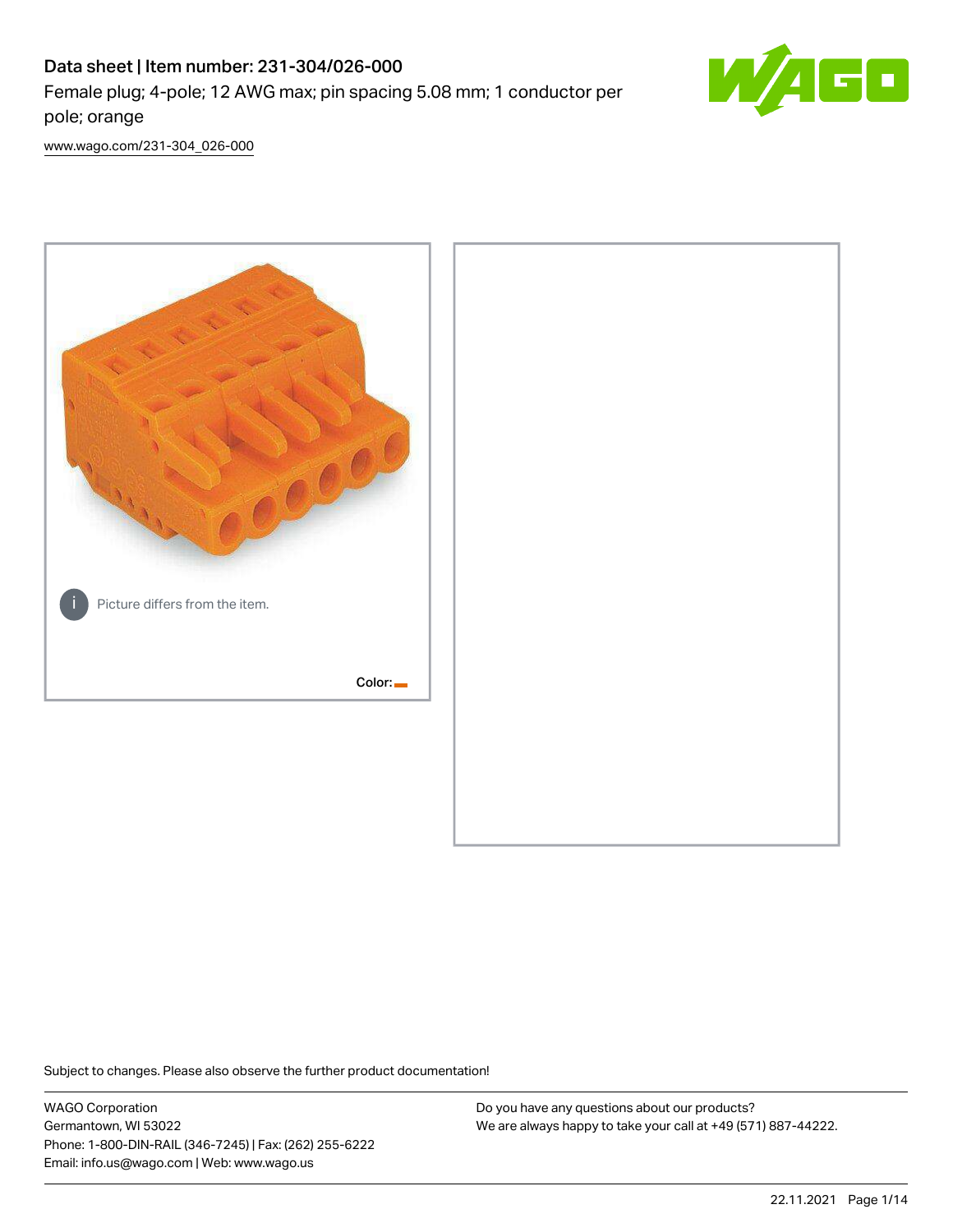

Dimensions in mm

 $L =$  (pole no. x pin spacing) + 1.5 mm

2- to 3-pole female connectors – one latch only

#### Item description

- **Universal connection for all conductor types**
- Easy cable pre-assembly and on-unit wiring via vertical and horizontal CAGE CLAMP<sup>®</sup> actuation  $\blacksquare$
- $\blacksquare$ Integrated test ports
- $\blacksquare$ With coding fingers

Subject to changes. Please also observe the further product documentation! Data

WAGO Corporation Germantown, WI 53022 Phone: 1-800-DIN-RAIL (346-7245) | Fax: (262) 255-6222 Email: info.us@wago.com | Web: www.wago.us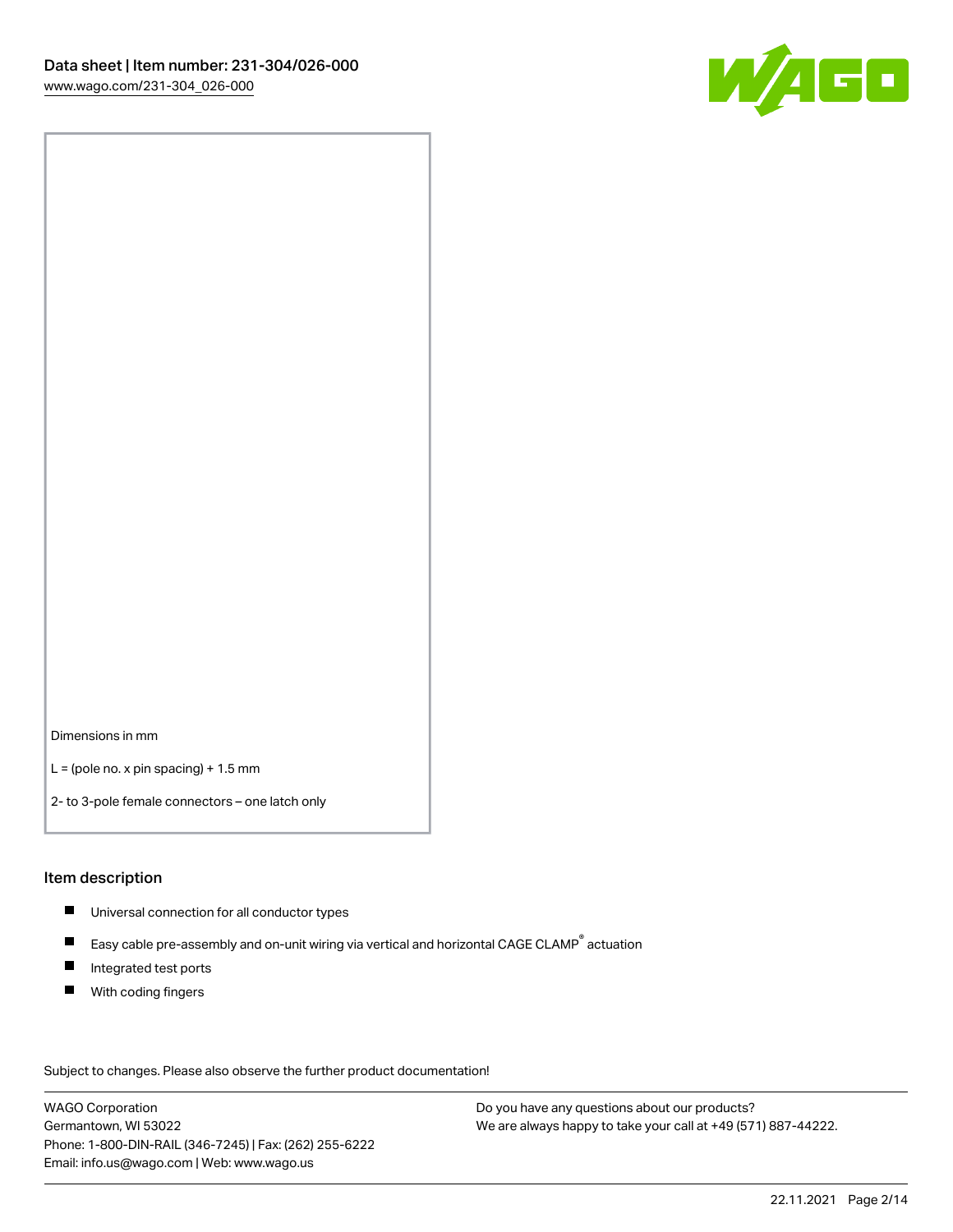

# Data Notes

| Safety information 1 | The MCS-MULTI CONNECTION SYSTEM includes connectors<br>without breaking capacity in accordance with DIN EN 61984. When<br>used as intended, these connectors must not be connected<br>/disconnected when live or under load. The circuit design should<br>ensure header pins, which can be touched, are not live when<br>unmated. |
|----------------------|-----------------------------------------------------------------------------------------------------------------------------------------------------------------------------------------------------------------------------------------------------------------------------------------------------------------------------------|
| Variants:            | Gold-plated or partially gold-plated contact surfaces<br>Other versions (or variants) can be requested from WAGO Sales or<br>configured at https://configurator.wago.com/                                                                                                                                                         |

## Electrical data

# IEC Approvals

| Ratings per                 | IEC/EN 60664-1                                                        |
|-----------------------------|-----------------------------------------------------------------------|
| Rated voltage (III / 3)     | 320 V                                                                 |
| Rated surge voltage (III/3) | 4 <sub>k</sub> V                                                      |
| Rated voltage (III/2)       | 320 V                                                                 |
| Rated surge voltage (III/2) | 4 <sub>k</sub> V                                                      |
| Nominal voltage (II/2)      | 630 V                                                                 |
| Rated surge voltage (II/2)  | 4 <sub>k</sub> V                                                      |
| Rated current               | 16 A                                                                  |
| Legend (ratings)            | $(III / 2)$ $\triangle$ Overvoltage category III / Pollution degree 2 |

# UL Approvals

| Approvals per                  | UL 1059 |
|--------------------------------|---------|
| Rated voltage UL (Use Group B) | 300 V   |
| Rated current UL (Use Group B) | 15 A    |
| Rated voltage UL (Use Group D) | 300 V   |
| Rated current UL (Use Group D) | 10 A    |

# Ratings per UL

| Rated voltage UL 1977 | 300 V |
|-----------------------|-------|
| Rated current UL 1977 |       |

## CSA Approvals

Approvals per CSA

Subject to changes. Please also observe the further product documentation!

| <b>WAGO Corporation</b>                                | Do you have any questions about our products?                 |
|--------------------------------------------------------|---------------------------------------------------------------|
| Germantown, WI 53022                                   | We are always happy to take your call at +49 (571) 887-44222. |
| Phone: 1-800-DIN-RAIL (346-7245)   Fax: (262) 255-6222 |                                                               |
| Email: info.us@wago.com   Web: www.wago.us             |                                                               |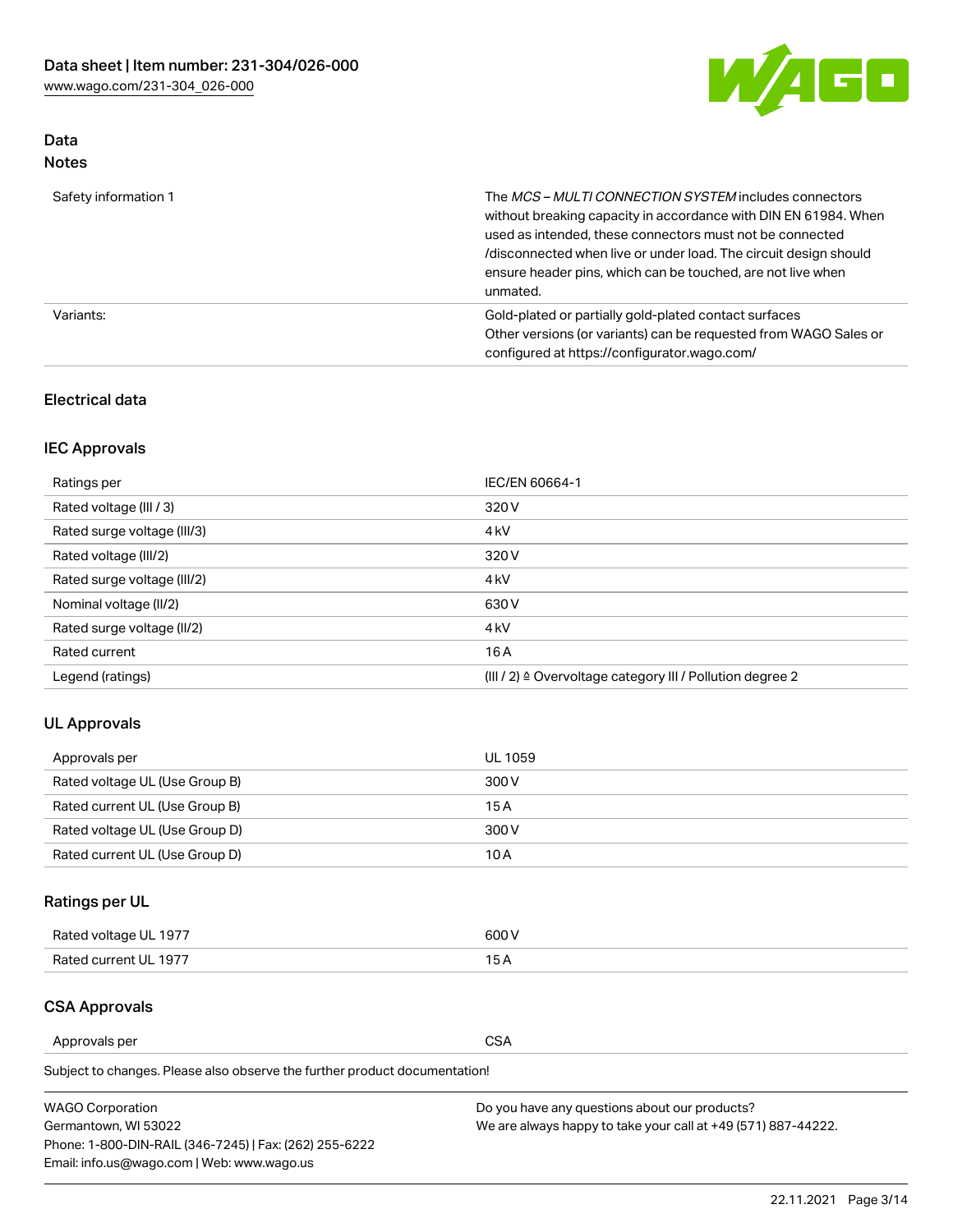[www.wago.com/231-304\\_026-000](http://www.wago.com/231-304_026-000)



| Rated voltage CSA (Use Group B) | 300 V |
|---------------------------------|-------|
| Rated current CSA (Use Group B) | 15 A  |
| Rated voltage CSA (Use Group D) | 300 V |
| Rated current CSA (Use Group D) | 10 A  |

## Connection data

| Total number of connection points | 4 |
|-----------------------------------|---|
| Total number of potentials        | 4 |
| Number of connection types        |   |
| Number of levels                  |   |

## Connection 1

| Connection technology                             | CAGE CLAMP <sup>®</sup>                |
|---------------------------------------------------|----------------------------------------|
| Actuation type                                    | Operating tool                         |
| Solid conductor                                   | $0.082.5$ mm <sup>2</sup> / 28  12 AWG |
| Fine-stranded conductor                           | $0.082.5$ mm <sup>2</sup> / 28  12 AWG |
| Fine-stranded conductor; with insulated ferrule   | $0.251.5$ mm <sup>2</sup>              |
| Fine-stranded conductor; with uninsulated ferrule | $0.252.5$ mm <sup>2</sup>              |
| Strip length                                      | 89 mm / 0.31  0.35 inch                |
| Number of poles                                   | 4                                      |
| Conductor entry direction to mating direction     | 0°                                     |

# Physical data

| Pin spacing | 5.08 mm / 0.2 inch    |
|-------------|-----------------------|
| Width       | 21.82 mm / 0.859 inch |
| Height      | 14.3 mm / 0.563 inch  |
| Depth       | 26.45 mm / 1.041 inch |

# Plug-in connection

| Contact type (pluggable connector) | Female connector/socket |
|------------------------------------|-------------------------|
| Connector (connection type)        | for conductor           |
| Mismating protection               | No                      |
| Locking of plug-in connection      | Without                 |

# Material data

Color contracts and contracts of the contracts of the contracts of the contracts of the contracts of the contracts of the contracts of the contracts of the contracts of the contracts of the contracts of the contracts of th

Subject to changes. Please also observe the further product documentation! Material group I

| <b>WAGO Corporation</b>                                | Do you have any questions about our products?                 |
|--------------------------------------------------------|---------------------------------------------------------------|
| Germantown, WI 53022                                   | We are always happy to take your call at +49 (571) 887-44222. |
| Phone: 1-800-DIN-RAIL (346-7245)   Fax: (262) 255-6222 |                                                               |
| Email: info.us@wago.com   Web: www.wago.us             |                                                               |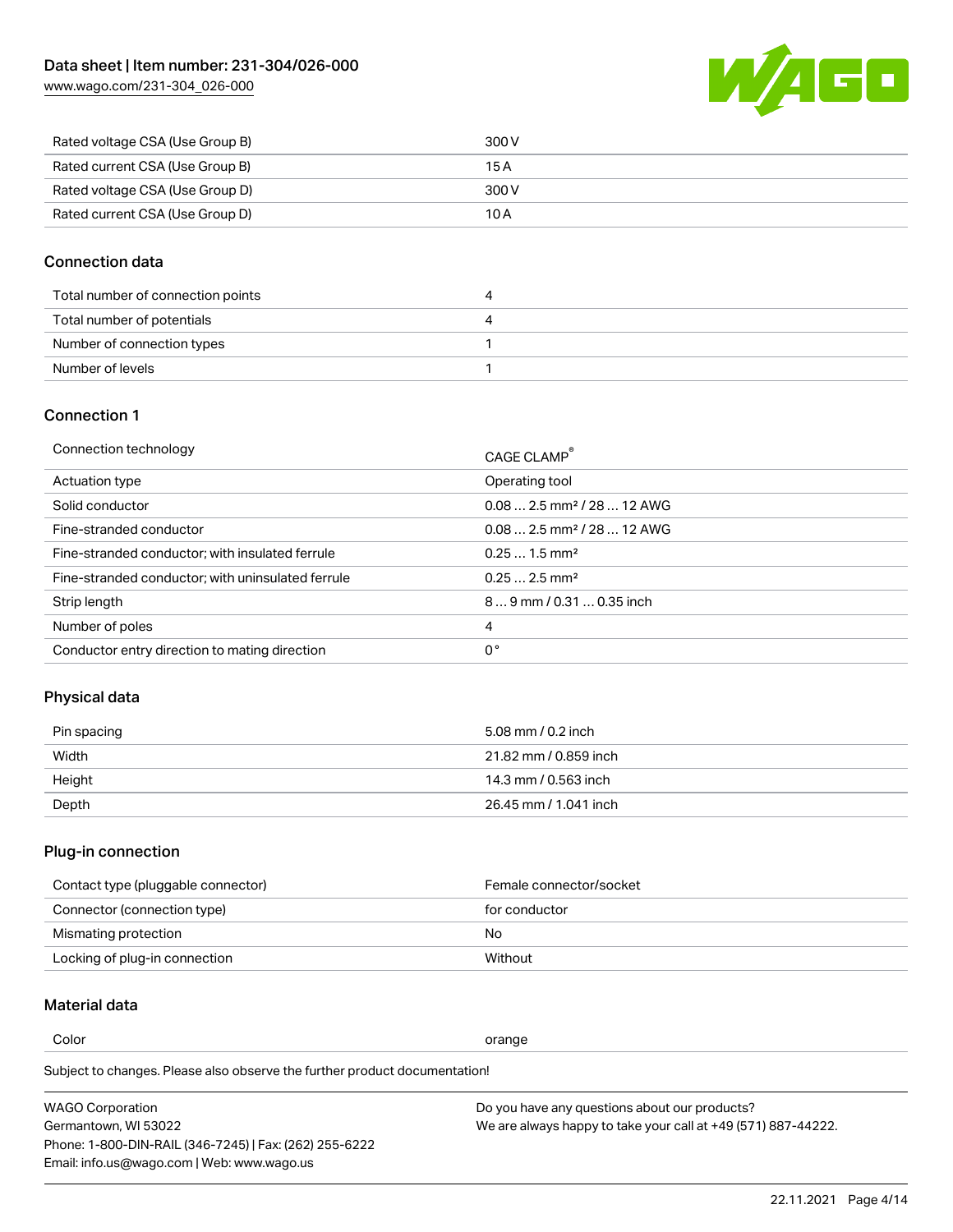[www.wago.com/231-304\\_026-000](http://www.wago.com/231-304_026-000)



| Material group              |                                   |
|-----------------------------|-----------------------------------|
| Insulation material         | Polyamide (PA66)                  |
| Flammability class per UL94 | V <sub>0</sub>                    |
| Clamping spring material    | Chrome nickel spring steel (CrNi) |
| Contact material            | Copper alloy                      |
| Contact plating             | tin-plated                        |
| Fire load                   | $0.108$ MJ                        |
| Weight                      | 7.5g                              |
|                             |                                   |

# Environmental requirements

| Limit temperature range | $-60+85 °C$ |  |
|-------------------------|-------------|--|
|-------------------------|-------------|--|

## Commercial data

| Product Group         | 3 (Multi Conn. System) |
|-----------------------|------------------------|
| PU (SPU)              | 100 Stück              |
| Packaging type        | box                    |
| Country of origin     | <b>DE</b>              |
| <b>GTIN</b>           | 4044918345637          |
| Customs tariff number | 8536694040             |

# Approvals / Certificates

### Country specific Approvals

| Logo                                                                       | Approval                                      | <b>Additional Approval Text</b> | Certificate<br>name |
|----------------------------------------------------------------------------|-----------------------------------------------|---------------------------------|---------------------|
|                                                                            | CВ<br>DEKRA Certification B.V.                | IEC 61984                       | NL-39756            |
|                                                                            | <b>CSA</b><br><b>DEKRA Certification B.V.</b> | C22.2                           | 1466354             |
| EMA                                                                        | <b>KEMA/KEUR</b><br>DEKRA Certification B.V.  | EN 61984                        | 2190761.01          |
| <b>Ship Approvals</b>                                                      |                                               |                                 |                     |
| Logo                                                                       | Approval                                      | <b>Additional Approval Text</b> | Certificate<br>name |
|                                                                            | <b>ABS</b>                                    |                                 | $19 -$              |
| Subject to changes. Please also observe the further product documentation! |                                               |                                 |                     |

| WAGO Corporation                                       | Do you have any questions about our products?                 |
|--------------------------------------------------------|---------------------------------------------------------------|
| Germantown, WI 53022                                   | We are always happy to take your call at +49 (571) 887-44222. |
| Phone: 1-800-DIN-RAIL (346-7245)   Fax: (262) 255-6222 |                                                               |
| Email: info.us@wago.com   Web: www.wago.us             |                                                               |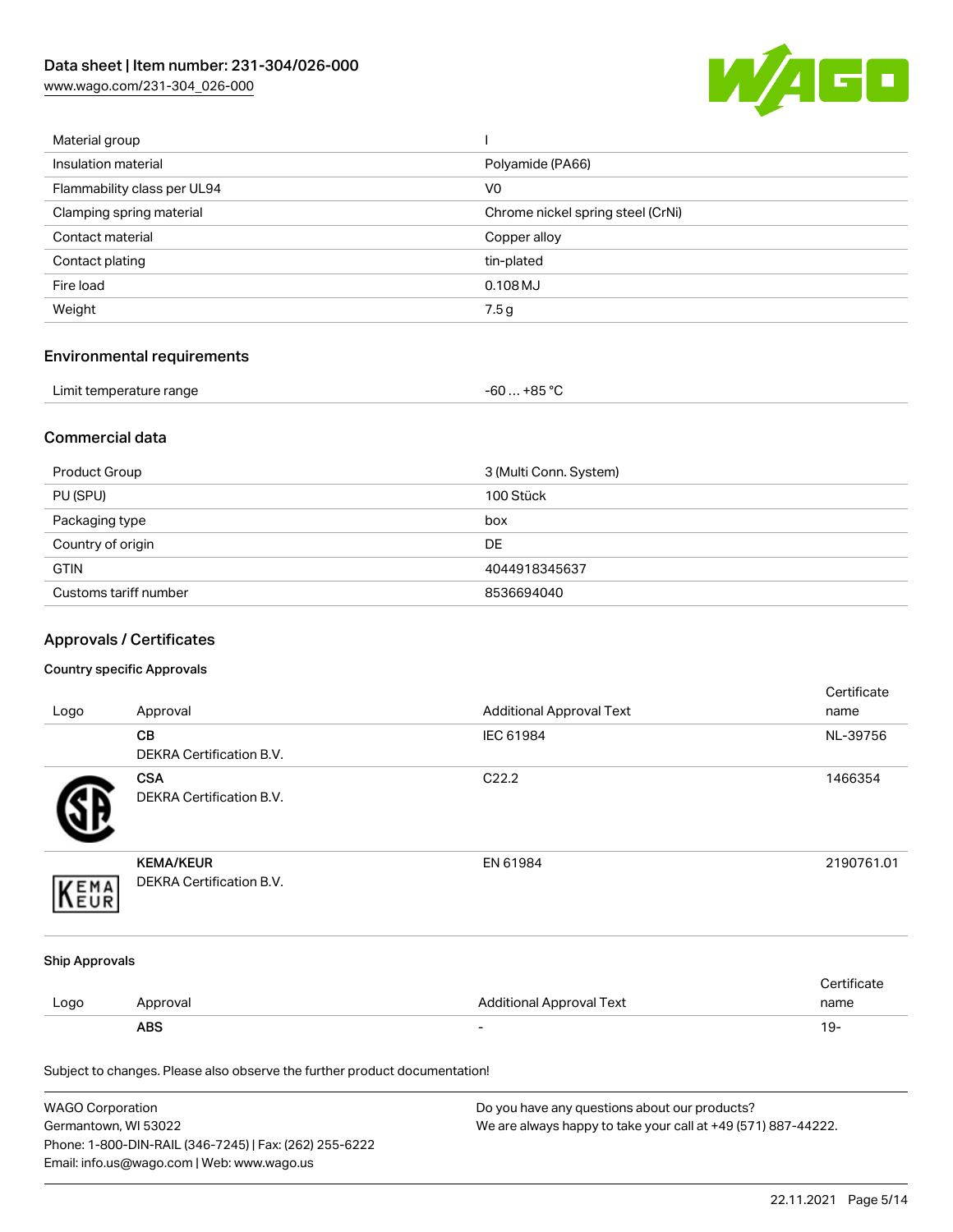

American Bureau of Shipping HG1869876-



PDA

| <b>UL-Approvals</b> |                                                                                                                     |                                 |                                  |
|---------------------|---------------------------------------------------------------------------------------------------------------------|---------------------------------|----------------------------------|
| Logo                | Approval                                                                                                            | <b>Additional Approval Text</b> | Certificate<br>name              |
|                     | UL<br>UL International Germany GmbH                                                                                 | <b>UL 1977</b>                  | E45171                           |
|                     | <b>UR</b><br>Underwriters Laboratories Inc.                                                                         | <b>UL 1059</b>                  | E45172                           |
| Counterpart         |                                                                                                                     |                                 |                                  |
|                     | Item no.231-334/001-000<br>Male header; 4-pole; THT; 1.0 x 1.0 mm solder pin; straight; pin spacing 5.08 mm; orange |                                 | www.wago.com/231-334/001-<br>000 |
|                     | Item no.231-364/001-000<br>Male header; 4-pole; THT; 1.2 x 1.2 mm solder pin; straight; pin spacing 5.08 mm; orange |                                 | www.wago.com/231-364/001-<br>000 |
|                     | Item no.231-534/001-000<br>Male header; 4-pole; THT; 1.0 x 1.0 mm solder pin; angled; pin spacing 5.08 mm; orange   |                                 | www.wago.com/231-534/001-<br>000 |
|                     | Item no.231-564/001-000<br>Male header; 4-pole; THT; 1.2 x 1.2 mm solder pin; angled; pin spacing 5.08 mm; orange   |                                 | www.wago.com/231-564/001-<br>000 |
|                     | Item no.231-634/018-000<br>Male connector; 4-pole; Pin spacing 5.08 mm; snap-in mounting feet; orange               |                                 | www.wago.com/231-634/018-<br>000 |
|                     | Item no.231-634/019-000<br>Male connector; 4-pole; Pin spacing 5.08 mm; mounting flange; orange                     |                                 | www.wago.com/231-634/019-<br>000 |
|                     | Item no.231-634<br>Male connector; 4-pole; Pin spacing 5.08 mm; orange                                              |                                 | www.wago.com/231-634             |

WAGO Corporation Germantown, WI 53022 Phone: 1-800-DIN-RAIL (346-7245) | Fax: (262) 255-6222 Email: info.us@wago.com | Web: www.wago.us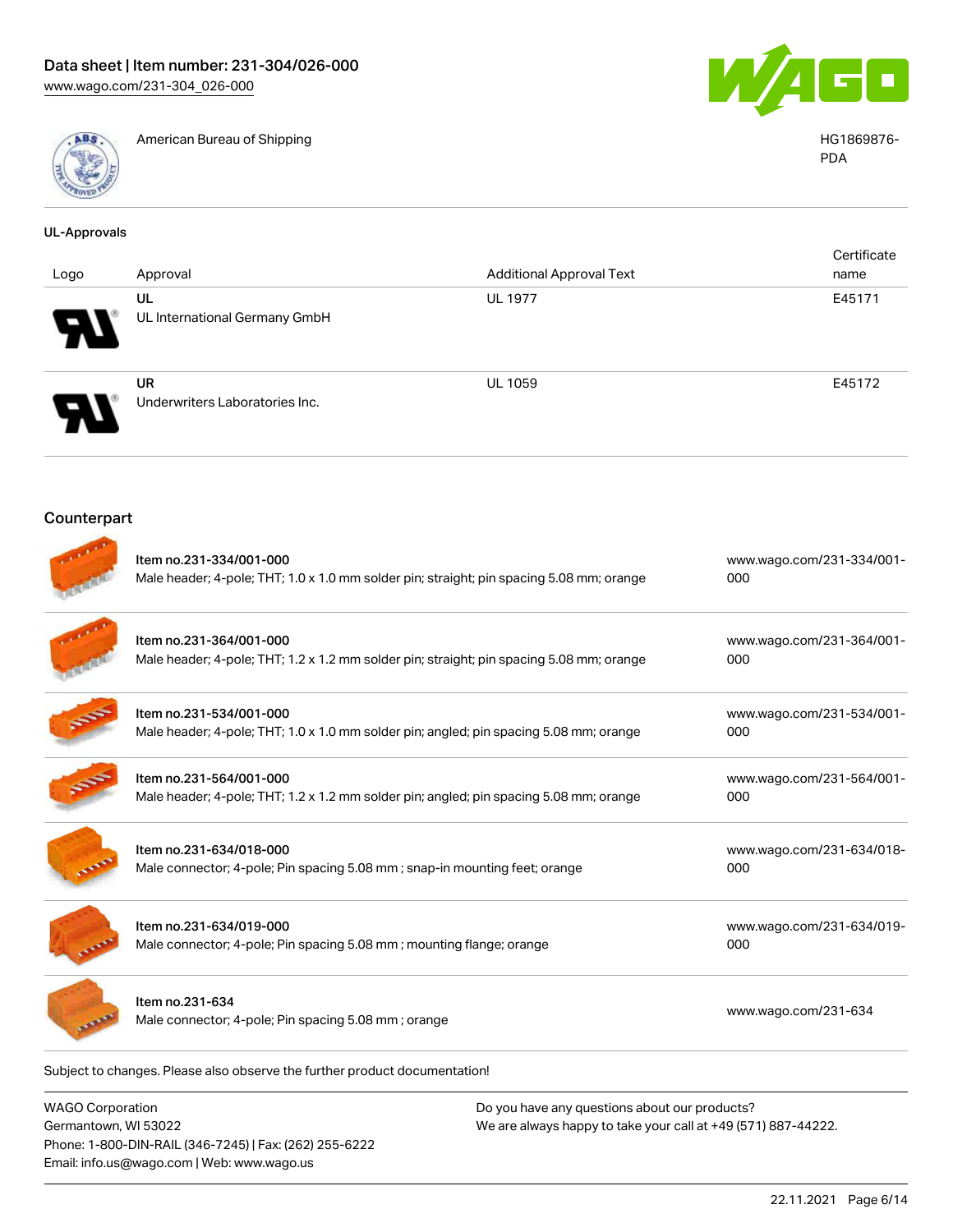

[www.wago.com/231-634/114-](https://www.wago.com/231-634/114-000)

[000](https://www.wago.com/231-634/114-000)

#### Item no.231-634/114-000

Item no.232-364

Male connector; 4-pole; Pin spacing 5.08 mm ; snap-in flange; orange

THT male header for double-deck assembly; 1.0 x 1.0 mm solder pin; angled; Pin spacing 5.08 mm; 4- [www.wago.com/232-364](https://www.wago.com/232-364) pole; orange



## Item no.232-534/007-000

Double pin header; DIN-35 rail mounting; 4-pole; Pin spacing 5.08 mm; orange

[www.wago.com/232-534/007-](https://www.wago.com/232-534/007-000) [000](https://www.wago.com/232-534/007-000)

#### Optional accessories

| Marking strip              |                                                                                                                                                                                                 |                                  |
|----------------------------|-------------------------------------------------------------------------------------------------------------------------------------------------------------------------------------------------|----------------------------------|
|                            | Item no.: 210-331/508-103<br>Marking strips; as a DIN A4 sheet; MARKED; 1-12 (200x); Height of marker strip: 2.3 mm/0.091 in; Strip<br>length 182 mm; Horizontal marking; Self-adhesive; white  | www.wago.com/210-331<br>/508-103 |
|                            | Item no.: 210-331/508-104<br>Marking strips; as a DIN A4 sheet; MARKED; 13-24 (200x); Height of marker strip: 2.3 mm/0.091 in; Strip<br>length 182 mm; Horizontal marking; Self-adhesive; white | www.wago.com/210-331<br>/508-104 |
|                            | Item no.: 210-332/508-202<br>Marking strips; as a DIN A4 sheet; MARKED; 1-16 (160x); Height of marker strip: 3 mm; Strip length 182<br>mm; Horizontal marking; Self-adhesive; white             | www.wago.com/210-332<br>/508-202 |
|                            | Item no.: 210-332/508-204<br>Marking strips; as a DIN A4 sheet; MARKED; 17-32 (160x); Height of marker strip: 3 mm; Strip length<br>182 mm; Horizontal marking; Self-adhesive; white            | www.wago.com/210-332<br>/508-204 |
|                            | Item no.: 210-332/508-206<br>Marking strips; as a DIN A4 sheet; MARKED; 33-48 (160x); Height of marker strip: 3 mm; Strip length<br>182 mm; Horizontal marking; Self-adhesive; white            | www.wago.com/210-332<br>/508-206 |
|                            | Item no.: 210-332/508-205<br>Marking strips; as a DIN A4 sheet; MARKED; 1-32 (80x); Height of marker strip: 3 mm; Strip length 182<br>mm; Horizontal marking; Self-adhesive; white              | www.wago.com/210-332<br>/508-205 |
| <b>Testing accessories</b> |                                                                                                                                                                                                 |                                  |
| Testing accessories        |                                                                                                                                                                                                 |                                  |
|                            | Item no.: 210-136<br>Test plug; 2 mm Ø; with 500 mm cable                                                                                                                                       | www.wago.com/210-136             |
|                            | Item no.: 231-661<br>Test plugs for female connectors; for 5 mm and 5.08 mm pin spacing; 2,50 mm <sup>2</sup> ; light gray                                                                      | www.wago.com/231-661             |

Tools

Operating tool

Item no.: 209-130

Subject to changes. Please also observe the further product documentation!

WAGO Corporation Germantown, WI 53022 Phone: 1-800-DIN-RAIL (346-7245) | Fax: (262) 255-6222 Email: info.us@wago.com | Web: www.wago.us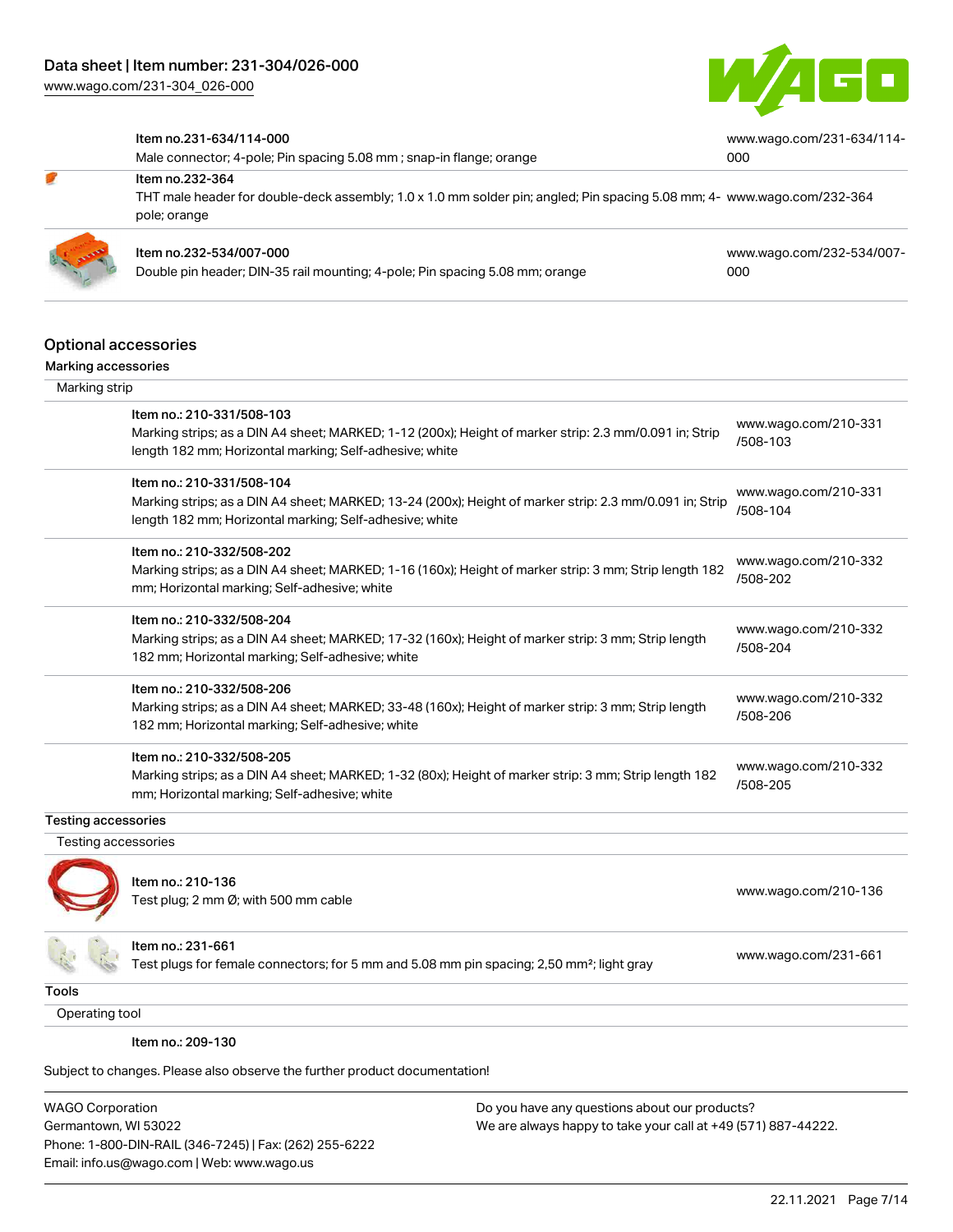# Data sheet | Item number: 231-304/026-000 [www.wago.com/231-304\\_026-000](http://www.wago.com/231-304_026-000)



|                       | Operating tool; suitable for 264, 280 and 281 Series; 1-way; of insulating material; white               | www.wago.com/209-130 |
|-----------------------|----------------------------------------------------------------------------------------------------------|----------------------|
|                       | Item no.: 209-132<br>Operating tool; for connecting comb-style jumper bar; 2-way; of insulating material | www.wago.com/209-132 |
|                       | Item no.: 231-159<br>Operating tool; natural                                                             | www.wago.com/231-159 |
|                       | Item no.: 231-231<br>Combination operating tool; red                                                     | www.wago.com/231-231 |
|                       | Item no.: 231-131<br>Operating tool; made of insulating material; 1-way; loose; white                    | www.wago.com/231-131 |
|                       | Item no.: 231-291<br>Operating tool; made of insulating material; 1-way; loose; red                      | www.wago.com/231-291 |
|                       | Item no.: 280-432<br>Operating tool; made of insulating material; 2-way; white                           | www.wago.com/280-432 |
|                       | Item no.: 280-434<br>Operating tool; made of insulating material; 4-way                                  | www.wago.com/280-434 |
|                       | Item no.: 280-437<br>Operating tool; made of insulating material; 7-way                                  | www.wago.com/280-437 |
|                       | Item no.: 280-440<br>Operating tool; made of insulating material; 10-way                                 | www.wago.com/280-440 |
|                       | Item no.: 280-435<br>Operating tool; made of insulating material; 5-way; gray                            | www.wago.com/280-435 |
|                       | Item no.: 280-436<br>Operating tool; made of insulating material; 6-way                                  | www.wago.com/280-436 |
|                       | Item no.: 280-438<br>Operating tool; made of insulating material; 8-way                                  | www.wago.com/280-438 |
|                       | Item no.: 280-433<br>Operating tool; made of insulating material; 3-way                                  | www.wago.com/280-433 |
| Strain relief         |                                                                                                          |                      |
| Strain relief housing |                                                                                                          |                      |
|                       | Item no.: 232-634<br>Strain relief housing; orange                                                       | www.wago.com/232-634 |
| Insulations stops     |                                                                                                          |                      |
| Insulation stop       |                                                                                                          |                      |

Subject to changes. Please also observe the further product documentation!

WAGO Corporation Germantown, WI 53022 Phone: 1-800-DIN-RAIL (346-7245) | Fax: (262) 255-6222 Email: info.us@wago.com | Web: www.wago.us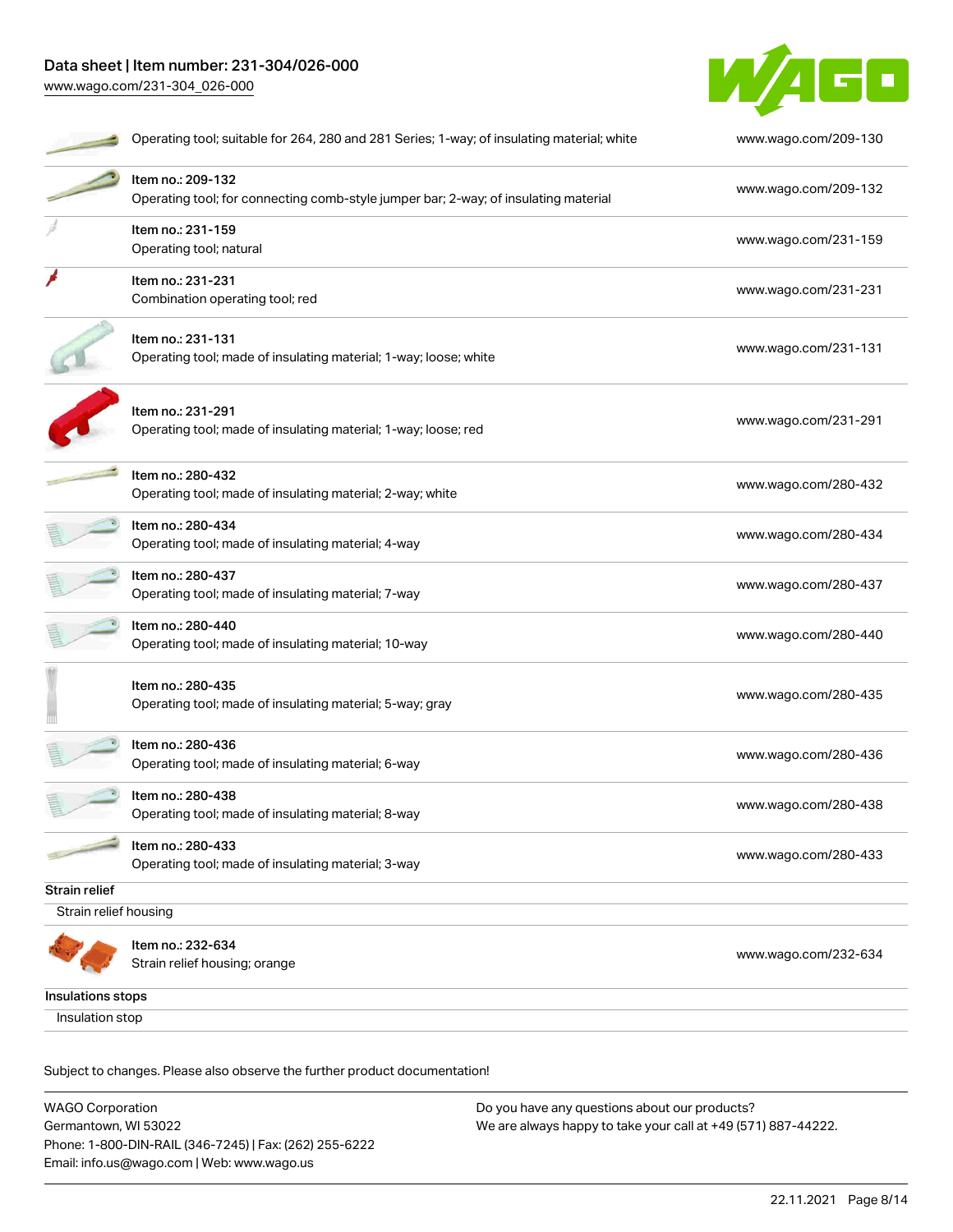10 c,

[www.wago.com/231-672](http://www.wago.com/231-672)



Item no.: 231-672 Insulation stop; 0.75 - 1 mm²; dark gray

| <b>WAGO Corporation</b> | Do you have any questions about our products?                                                                                                                                      |                      |
|-------------------------|------------------------------------------------------------------------------------------------------------------------------------------------------------------------------------|----------------------|
|                         | Subject to changes. Please also observe the further product documentation!                                                                                                         |                      |
|                         | Item no.: 216-121                                                                                                                                                                  | www.wago.com/216-121 |
| 1                       | Item no.: 216-132<br>Ferrule; Sleeve for 0.34 mm <sup>2</sup> / AWG 24; uninsulated; electro-tin plated                                                                            | www.wago.com/216-132 |
|                         | Item no.: 216-142<br>Ferrule; Sleeve for 0.75 mm <sup>2</sup> / 18 AWG; uninsulated; electro-tin plated; electrolytic copper; gastight<br>crimped; acc. to DIN 46228, Part 1/08.92 | www.wago.com/216-142 |
| ĭ.                      | Item no.: 216-124<br>Ferrule; Sleeve for 1.5 mm <sup>2</sup> / AWG 16; uninsulated; electro-tin plated                                                                             | www.wago.com/216-124 |
| ž.                      | Item no.: 216-122<br>Ferrule; Sleeve for 0.75 mm <sup>2</sup> / AWG 20; uninsulated; electro-tin plated; silver-colored                                                            | www.wago.com/216-122 |
|                         | Item no.: 216-123<br>Ferrule; Sleeve for 1 mm <sup>2</sup> / AWG 18; uninsulated; electro-tin plated; silver-colored                                                               | www.wago.com/216-123 |
| î.                      | Item no.: 216-103<br>Ferrule; Sleeve for 1 mm <sup>2</sup> / AWG 18; uninsulated; electro-tin plated                                                                               | www.wago.com/216-103 |
| Ĩ.                      | Item no.: 216-102<br>Ferrule; Sleeve for 0.75 mm <sup>2</sup> / AWG 20; uninsulated; electro-tin plated; silver-colored                                                            | www.wago.com/216-102 |
|                         | Item no.: 216-106<br>Ferrule; Sleeve for 2.5 mm <sup>2</sup> / AWG 14; uninsulated; electro-tin plated; silver-colored                                                             | www.wago.com/216-106 |
| Ŧ.                      | Item no.: 216-104<br>Ferrule; Sleeve for 1.5 mm <sup>2</sup> / AWG 16; uninsulated; electro-tin plated; silver-colored                                                             | www.wago.com/216-104 |
|                         | Item no.: 216-101<br>Ferrule; Sleeve for 0.5 mm <sup>2</sup> / AWG 22; uninsulated; electro-tin plated; silver-colored                                                             | www.wago.com/216-101 |
| Ferrule                 |                                                                                                                                                                                    |                      |
| <b>Ferrules</b>         |                                                                                                                                                                                    |                      |
|                         | Item no.: 231-669<br>Lockout caps; for covering unused clamping units; orange                                                                                                      | www.wago.com/231-669 |
| Cover                   |                                                                                                                                                                                    |                      |
| Cover                   |                                                                                                                                                                                    |                      |
|                         | Item no.: 231-671<br>Insulation stop; 0.25 - 0.5 mm <sup>2</sup> ; light gray                                                                                                      | www.wago.com/231-671 |
|                         | Item no.: 231-670<br>Insulation stop; 0.08-0.2 mm <sup>2</sup> / 0.2 mm <sup>2</sup> "s"; white                                                                                    | www.wago.com/231-670 |
|                         |                                                                                                                                                                                    |                      |

Germantown, WI 53022 Phone: 1-800-DIN-RAIL (346-7245) | Fax: (262) 255-6222 Email: info.us@wago.com | Web: www.wago.us

We are always happy to take your call at +49 (571) 887-44222.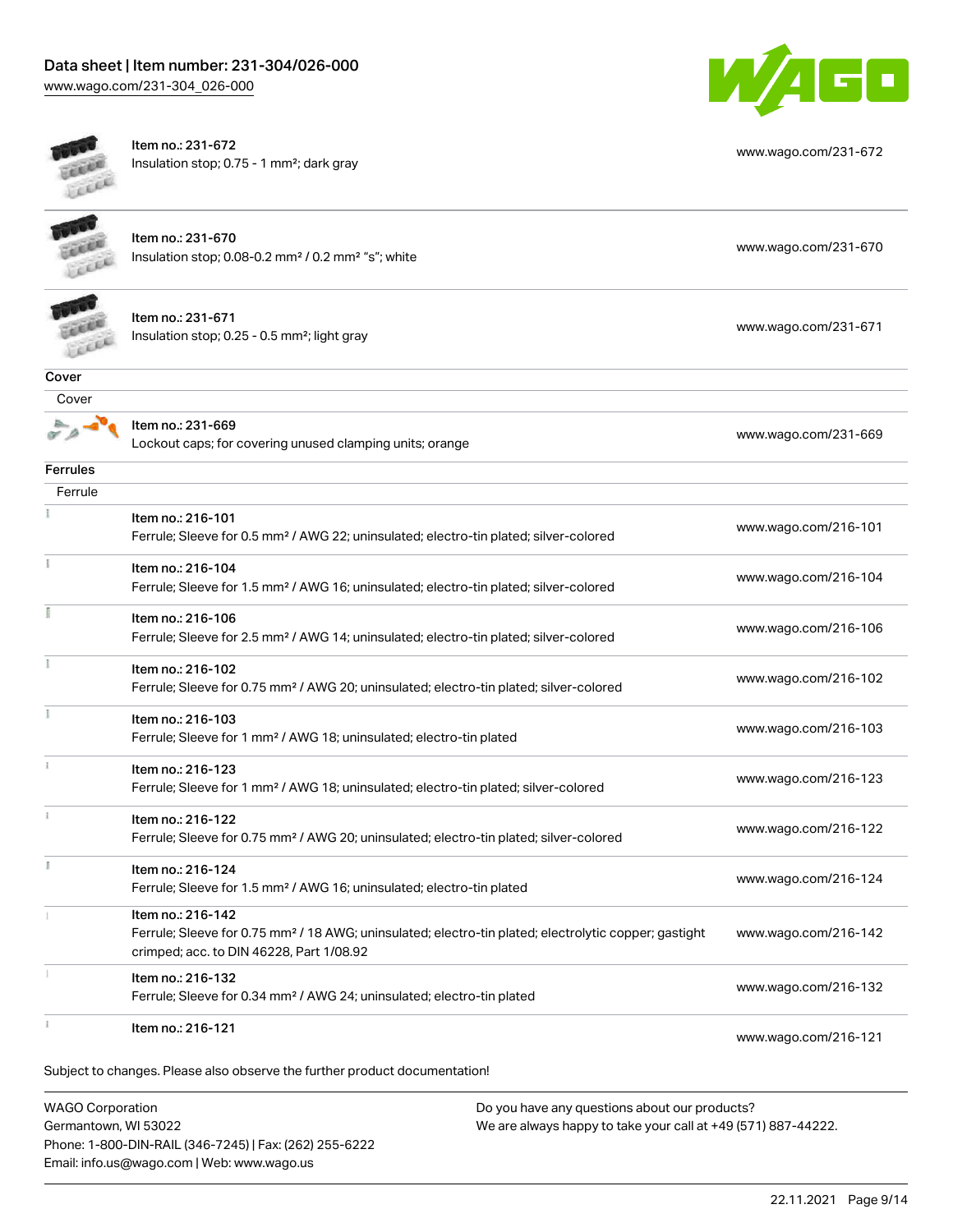# Data sheet | Item number: 231-304/026-000

[www.wago.com/231-304\\_026-000](http://www.wago.com/231-304_026-000)



|   | <b>WAGO Corporation</b><br>Do you have any questions about our products?                                                                                                                                |                      |
|---|---------------------------------------------------------------------------------------------------------------------------------------------------------------------------------------------------------|----------------------|
|   | Subject to changes. Please also observe the further product documentation!                                                                                                                              |                      |
|   | Item no.: 216-243<br>Ferrule; Sleeve for 1 mm <sup>2</sup> / AWG 18; insulated; electro-tin plated; electrolytic copper; gastight crimped; www.wago.com/216-243<br>acc. to DIN 46228, Part 4/09.90; red |                      |
| 1 | Item no.: 216-224<br>Ferrule; Sleeve for 1.5 mm <sup>2</sup> / AWG 16; insulated; electro-tin plated; black                                                                                             | www.wago.com/216-224 |
|   | Item no.: 216-221<br>Ferrule; Sleeve for 0.5 mm <sup>2</sup> / 20 AWG; insulated; electro-tin plated; white                                                                                             | www.wago.com/216-221 |
|   | Item no.: 216-222<br>Ferrule; Sleeve for 0.75 mm <sup>2</sup> / 18 AWG; insulated; electro-tin plated; gray                                                                                             | www.wago.com/216-222 |
|   | Item no.: 216-242<br>Ferrule; Sleeve for 0.75 mm <sup>2</sup> / 18 AWG; insulated; electro-tin plated; electrolytic copper; gastight<br>crimped; acc. to DIN 46228, Part 4/09.90; gray                  | www.wago.com/216-242 |
|   | Item no.: 216-241<br>Ferrule; Sleeve for 0.5 mm <sup>2</sup> / 20 AWG; insulated; electro-tin plated; electrolytic copper; gastight<br>crimped; acc. to DIN 46228, Part 4/09.90; white                  | www.wago.com/216-241 |
|   | Item no.: 216-223<br>Ferrule; Sleeve for 1 mm <sup>2</sup> / AWG 18; insulated; electro-tin plated; red                                                                                                 | www.wago.com/216-223 |
|   | Item no.: 216-201<br>Ferrule; Sleeve for 0.5 mm <sup>2</sup> / 20 AWG; insulated; electro-tin plated; white                                                                                             | www.wago.com/216-201 |
|   | Item no.: 216-144<br>Ferrule; Sleeve for 1.5 mm <sup>2</sup> / AWG 16; uninsulated; electro-tin plated; electrolytic copper; gastight<br>crimped; acc. to DIN 46228, Part 1/08.92; silver-colored       | www.wago.com/216-144 |
| Â | Item no.: 216-204<br>Ferrule; Sleeve for 1.5 mm <sup>2</sup> / AWG 16; insulated; electro-tin plated; black                                                                                             | www.wago.com/216-204 |
|   | Item no.: 216-151<br>Ferrule; Sleeve for 0.25 mm <sup>2</sup> / AWG 24; uninsulated; electro-tin plated                                                                                                 | www.wago.com/216-151 |
|   | Item no.: 216-202<br>Ferrule; Sleeve for 0.75 mm <sup>2</sup> / 18 AWG; insulated; electro-tin plated; gray                                                                                             | www.wago.com/216-202 |
|   | Item no.: 216-203<br>Ferrule; Sleeve for 1 mm <sup>2</sup> / AWG 18; insulated; electro-tin plated; red                                                                                                 | www.wago.com/216-203 |
|   | Item no.: 216-152<br>Ferrule; Sleeve for 0.34 mm <sup>2</sup> / AWG 24; uninsulated; electro-tin plated                                                                                                 | www.wago.com/216-152 |
|   | Item no.: 216-141<br>Ferrule; Sleeve for 0.5 mm <sup>2</sup> / 20 AWG; uninsulated; electro-tin plated; electrolytic copper; gastight<br>crimped; acc. to DIN 46228, Part 1/08.92                       | www.wago.com/216-141 |
|   | Item no.: 216-131<br>Ferrule; Sleeve for 0.25 mm <sup>2</sup> / AWG 24; uninsulated; electro-tin plated; silver-colored                                                                                 | www.wago.com/216-131 |
|   | Item no.: 216-143<br>Ferrule; Sleeve for 1 mm <sup>2</sup> / AWG 18; uninsulated; electro-tin plated; electrolytic copper; gastight<br>crimped; acc. to DIN 46228, Part 1/08.92                         | www.wago.com/216-143 |

Germantown, WI 53022 Phone: 1-800-DIN-RAIL (346-7245) | Fax: (262) 255-6222 Email: info.us@wago.com | Web: www.wago.us

We are always happy to take your call at +49 (571) 887-44222.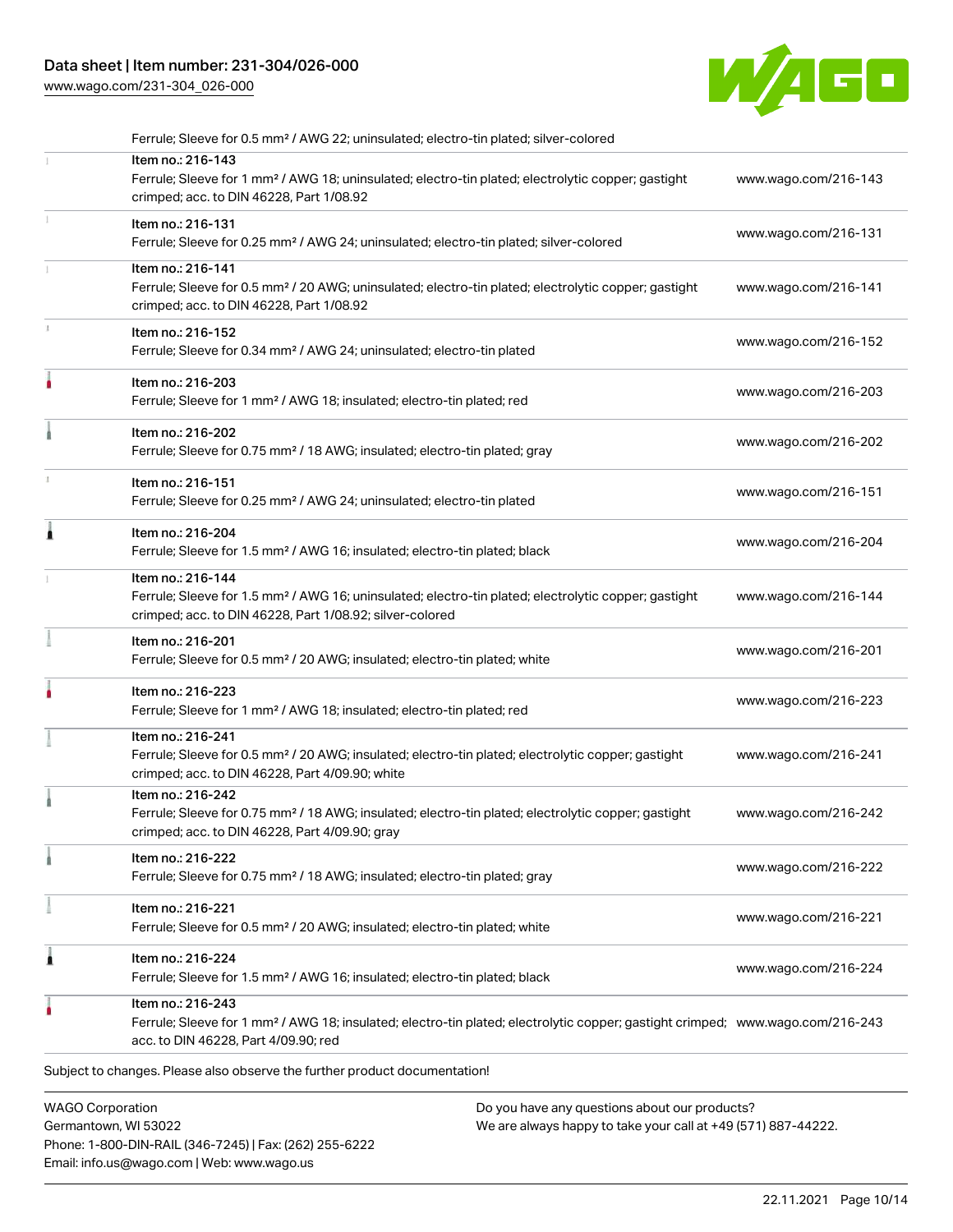# Data sheet | Item number: 231-304/026-000

[www.wago.com/231-304\\_026-000](http://www.wago.com/231-304_026-000)



|                   | Item no.: 216-244<br>Ferrule; Sleeve for 1.5 mm <sup>2</sup> / AWG 16; insulated; electro-tin plated; electrolytic copper; gastight<br>crimped; acc. to DIN 46228, Part 4/09.90; black                  | www.wago.com/216-244 |
|-------------------|---------------------------------------------------------------------------------------------------------------------------------------------------------------------------------------------------------|----------------------|
|                   | Item no.: 216-263<br>Ferrule; Sleeve for 1 mm <sup>2</sup> / AWG 18; insulated; electro-tin plated; electrolytic copper; gastight crimped; www.wago.com/216-263<br>acc. to DIN 46228, Part 4/09.90; red |                      |
| Â                 | Item no.: 216-264<br>Ferrule; Sleeve for 1.5 mm <sup>2</sup> / AWG 16; insulated; electro-tin plated; electrolytic copper; gastight<br>crimped; acc. to DIN 46228, Part 4/09.90; black                  | www.wago.com/216-264 |
| Å                 | Item no.: 216-284<br>Ferrule; Sleeve for 1.5 mm <sup>2</sup> / AWG 16; insulated; electro-tin plated; electrolytic copper; gastight<br>crimped; acc. to DIN 46228, Part 4/09.90; black                  | www.wago.com/216-284 |
| à                 | Item no.: 216-262<br>Ferrule; Sleeve for 0.75 mm <sup>2</sup> / 18 AWG; insulated; electro-tin plated; electrolytic copper; gastight<br>crimped; acc. to DIN 46228, Part 4/09.90; gray                  | www.wago.com/216-262 |
|                   | Item no.: 216-301<br>Ferrule; Sleeve for 0.25 mm <sup>2</sup> / AWG 24; insulated; electro-tin plated; yellow                                                                                           | www.wago.com/216-301 |
|                   | Item no.: 216-321<br>Ferrule; Sleeve for 0.25 mm <sup>2</sup> / AWG 24; insulated; electro-tin plated; yellow                                                                                           | www.wago.com/216-321 |
| ł                 | Item no.: 216-322<br>Ferrule; Sleeve for 0.34 mm <sup>2</sup> / 22 AWG; insulated; electro-tin plated; green                                                                                            | www.wago.com/216-322 |
|                   | Item no.: 216-302<br>Ferrule; Sleeve for 0.34 mm <sup>2</sup> / 22 AWG; insulated; electro-tin plated; light turquoise                                                                                  | www.wago.com/216-302 |
| Jumpers<br>Jumper |                                                                                                                                                                                                         |                      |
|                   | Item no.: 231-905<br>Jumper; for conductor entry; 5-way; insulated; gray                                                                                                                                | www.wago.com/231-905 |
|                   | Item no.: 231-903<br>Jumper; for conductor entry; 3-way; insulated; gray                                                                                                                                | www.wago.com/231-903 |
|                   | Item no.: 231-907<br>Jumper; for conductor entry; 7-way; insulated; gray                                                                                                                                | www.wago.com/231-907 |
|                   | Item no.: 231-910<br>Jumper; for conductor entry; 10-way; insulated; gray                                                                                                                               | www.wago.com/231-910 |
|                   | Item no.: 231-902<br>Jumper; for conductor entry; 2-way; insulated; gray                                                                                                                                | www.wago.com/231-902 |

# Downloads **Documentation**

#### Additional Information

Subject to changes. Please also observe the further product documentation!

WAGO Corporation Germantown, WI 53022 Phone: 1-800-DIN-RAIL (346-7245) | Fax: (262) 255-6222 Email: info.us@wago.com | Web: www.wago.us Do you have any questions about our products? We are always happy to take your call at +49 (571) 887-44222.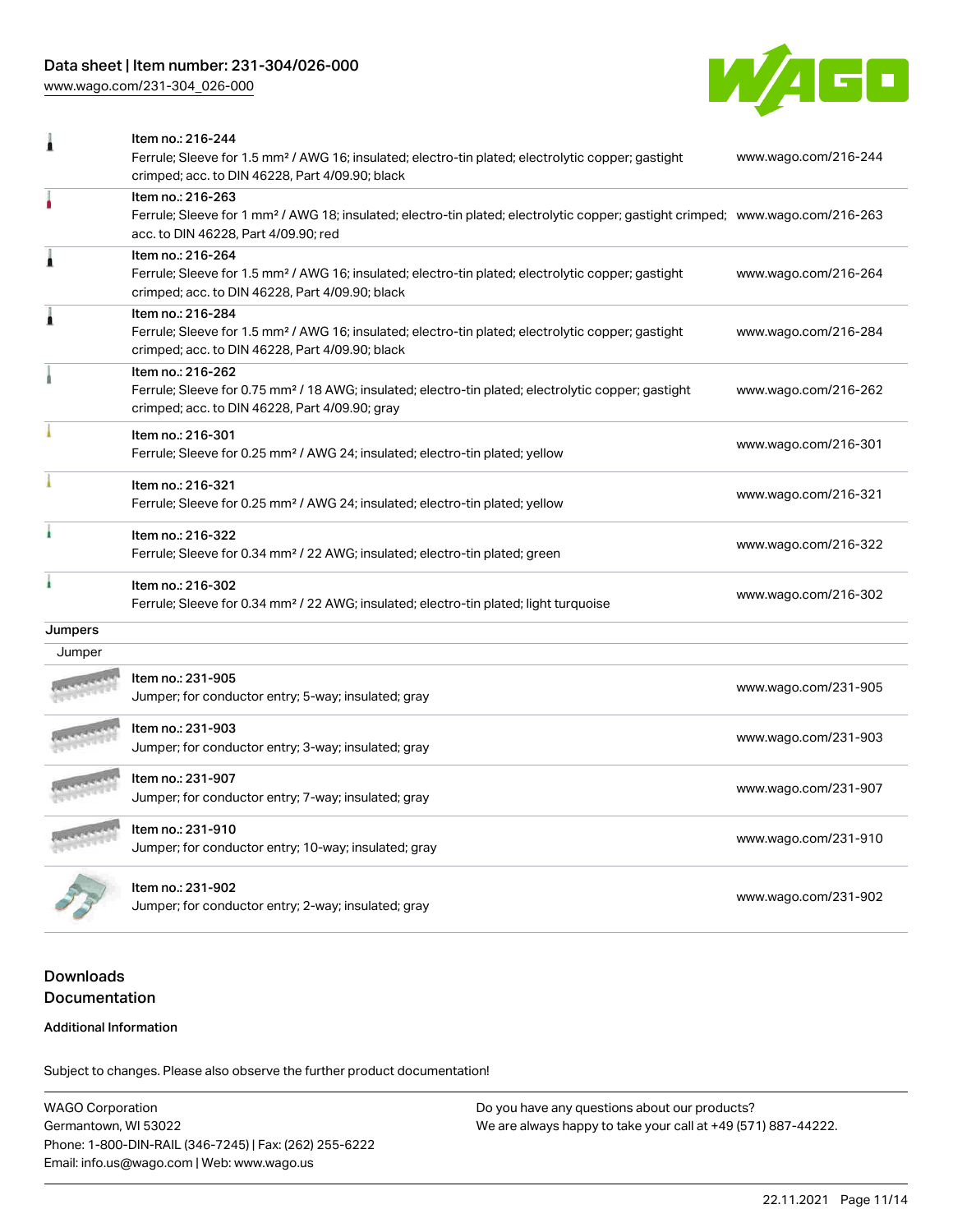

| Technical explanations | 2019 Apr 3 | pdf<br>2.0 MB | Download |
|------------------------|------------|---------------|----------|
|------------------------|------------|---------------|----------|

## CAD files

#### CAD data

| 2D/3D Models 231-304/026-000                                                                                                                              | <b>URL</b> | Download |
|-----------------------------------------------------------------------------------------------------------------------------------------------------------|------------|----------|
| <b>CAE</b> data                                                                                                                                           |            |          |
| EPLAN Data Portal 231-304/026-000                                                                                                                         | <b>URL</b> | Download |
| ZUKEN Portal 231-304/026-000                                                                                                                              | <b>URL</b> | Download |
| EPLAN Data Portal 231-304/026-000                                                                                                                         | <b>URL</b> | Download |
| <b>Environmental Product Compliance</b>                                                                                                                   |            |          |
| <b>Compliance Search</b>                                                                                                                                  |            |          |
| Environmental Product Compliance 231-304/026-000<br>1-conductor female connector; CAGE CLAMP <sup>®</sup> ; 2.5 mm <sup>2</sup> ; Pin spacing 5.08 mm; 4- | <b>URL</b> | Download |

pole; 2,50 mm²; orange

## Installation Notes



Inserting a conductor via 3.5 mm screwdriver – CAGE CLAMP® actuation parallel to conductor entry.



Inserting a conductor via 3.5 mm screwdriver – CAGE CLAMP® actuation perpendicular to conductor entry.



Inserting a conductor into CAGE CLAMP® unit via operating lever (231-291).

Subject to changes. Please also observe the further product documentation!

WAGO Corporation Germantown, WI 53022 Phone: 1-800-DIN-RAIL (346-7245) | Fax: (262) 255-6222 Email: info.us@wago.com | Web: www.wago.us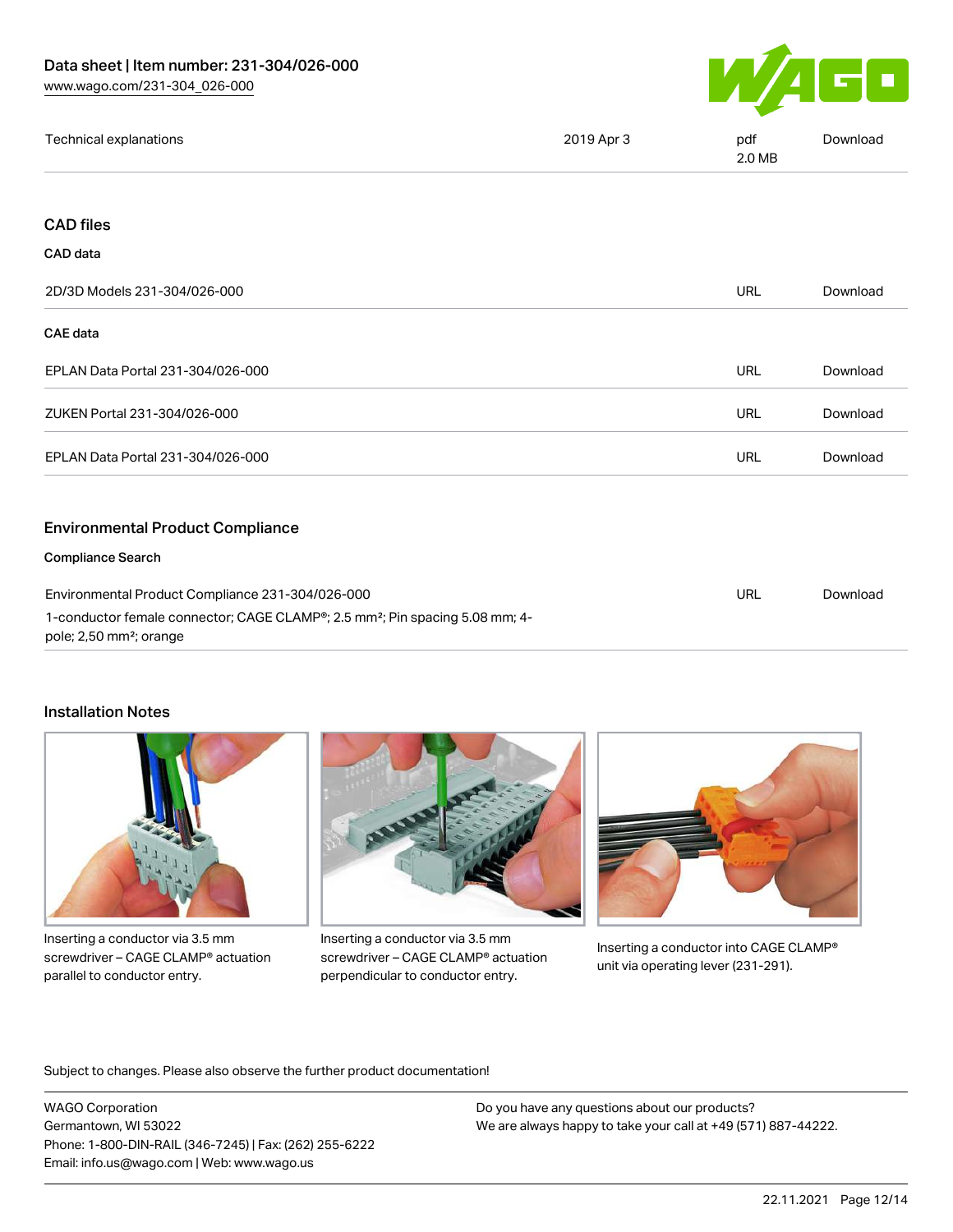



Inserting a conductor via operating tool.



Coding a female connector by removing coding finger(s).



Testing – female connector with CAGE CLAMP®

Integrated test ports for testing perpendicular to conductor entry via 2 or 2.3 mm Ø test plug

#### Installation

Subject to changes. Please also observe the further product documentation!

WAGO Corporation Germantown, WI 53022 Phone: 1-800-DIN-RAIL (346-7245) | Fax: (262) 255-6222 Email: info.us@wago.com | Web: www.wago.us